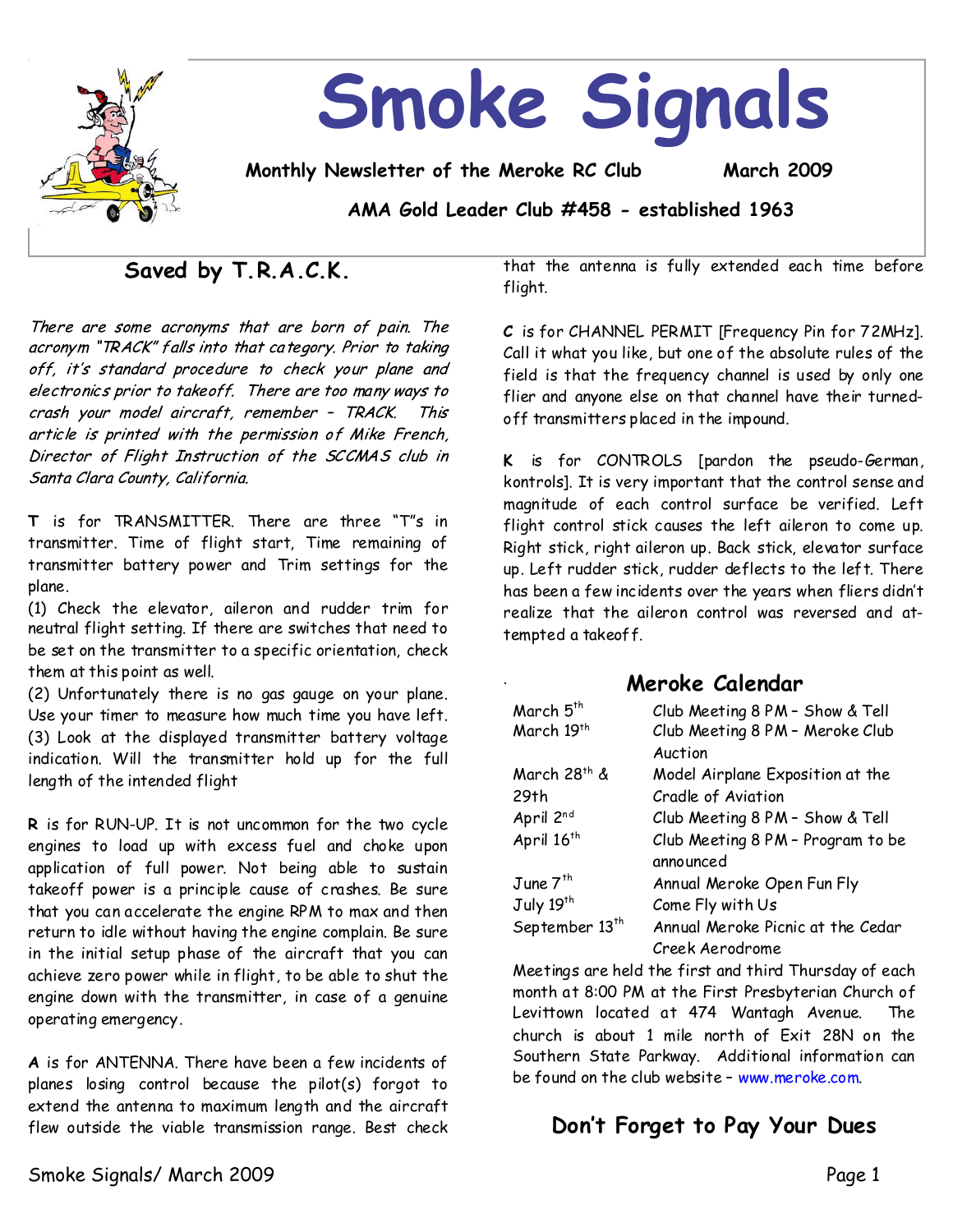# **Club Officers & Volunteers**

#### **President** Tony Pollio 516-794-9637 rctony@optonline.net **Vice President** Lou Pinto 516-785-6890 meroke36@aol.com **Treasurer** Herb Henery 631-665-6274 hahenery@aol.com **Recording Secretary** Ron Berg 516-781-3911 rberg20@ymail.com **Corresponding Secretary** Curtis Underdue 917-213-4459 curtisu@msn.com **Board of Directors** Dave Bell 516-633-0034 dave.bell0323@verizon.net Ed Wiemann 516-735-0733 eww46@man.com Nelson Ramos 631-420-2889 nel98rc@optonline.net Ted Evangelatos 516-997-0451 tevangelatos@yahoo.com **Chief Field Controller** Bob Reynolds 516-775-4377 mrbrew@optonline.net **Asst Chief Field Controllers** Tony Pollio 516-794-9637 Ed Wiemann 516-735-0733 rctony@optonline.net eww46@man.com **Field Safety Of ficer** Doug Frie 516-481-4089 dfrie@optonline.net **Smoke Signals Editor** Russell Rhine 516-484-0368 rrhine@optonline.net **Membership Committee** Frank Lasala Jaclyn Tavolario Lou Pinto Harvey Schwartz **Programs** Jaclyn Tavolario Phil Friedensohn-Advisor **Education** Charlie Lando **Friends of Cedar Creek** George Carley Ed Wiemann **Building Program** Charlie Lando Ernie Schack **Archivists** Ron Berg Stan Blum **Webmaster** Ted Evangelatos **Social (Coffee)** Irv Kreutel Al Hammer **Raffles** Curtis Underdue **Show and Tell**  Ed Wiemann **Video Librarian** Bob Cook **Audio/Visual**  Tom Cott **Come Fly With Me** Charlie Lando Dave Bell **Open Fly-In** Ernie Schack Dave Bell **TAG Program** Charlie Lando **Monthly Fun Fly** Chris Mantzaris Gene Kolakowski **One Fly** Ted Evangelatos Jaclyn Tavolario **Dinner** Jaclyn Tavolario **Picnic** Chris Mantzaris Nick Giuffre **Contest Directors** Allen Berg Tony Pollio Ernie Schack Tom Scotto **Flight Instructors** Allen Berg Ted Evangelatos Douglas Frie Dan Gramenga Mark Klein Gene Kolakowski Ken Mandel Tim Murphy Tony Pollio Mike Hagens\* Bob Reynolds Bill Streb **\*Flight Instruction** Al Weiner **Coordinator** Mike Hagens 516-546-6773

# **From the President**

"We are only two months into 2009, but we have all of our programs planned for the remainder of the year thanks to the many members who have stepped up to volunteer to run the various programs and activities and thanks to the dedication of your clubs officers and directors who developed the plan for 2009. Following is a brief summary of the many 2009 programs and activities that make the Meroke R/C Club the premier R/C Club on Long Island.

The membership role is in the process of being updated and we have applied for renewal of our club charter. A membership committee has been formed to help recruit new members, retain existing members, involve newly elected members in club activities, and produce a new club brochure for dissemination to prospective new members.

#### Continued on Page 3



At the second meeting in March  $(19<sup>th</sup>)$ , we will have the almost Annual Meroke Auction. If you have anything that you want to have auctioned off - please bring it to the

meeting. You can set a minimum bid for any of your items. As in the past, Mark Klein will once again honor us with his always exciting presence as our auctioneer. If you have any questions, contact either Mark or our Programs Director–Jaclyn.



### **Congratulations**

New Senior Pilot - Nick Giuffre

**New Members-**

### Smoke Signals/ March 2009 Page 2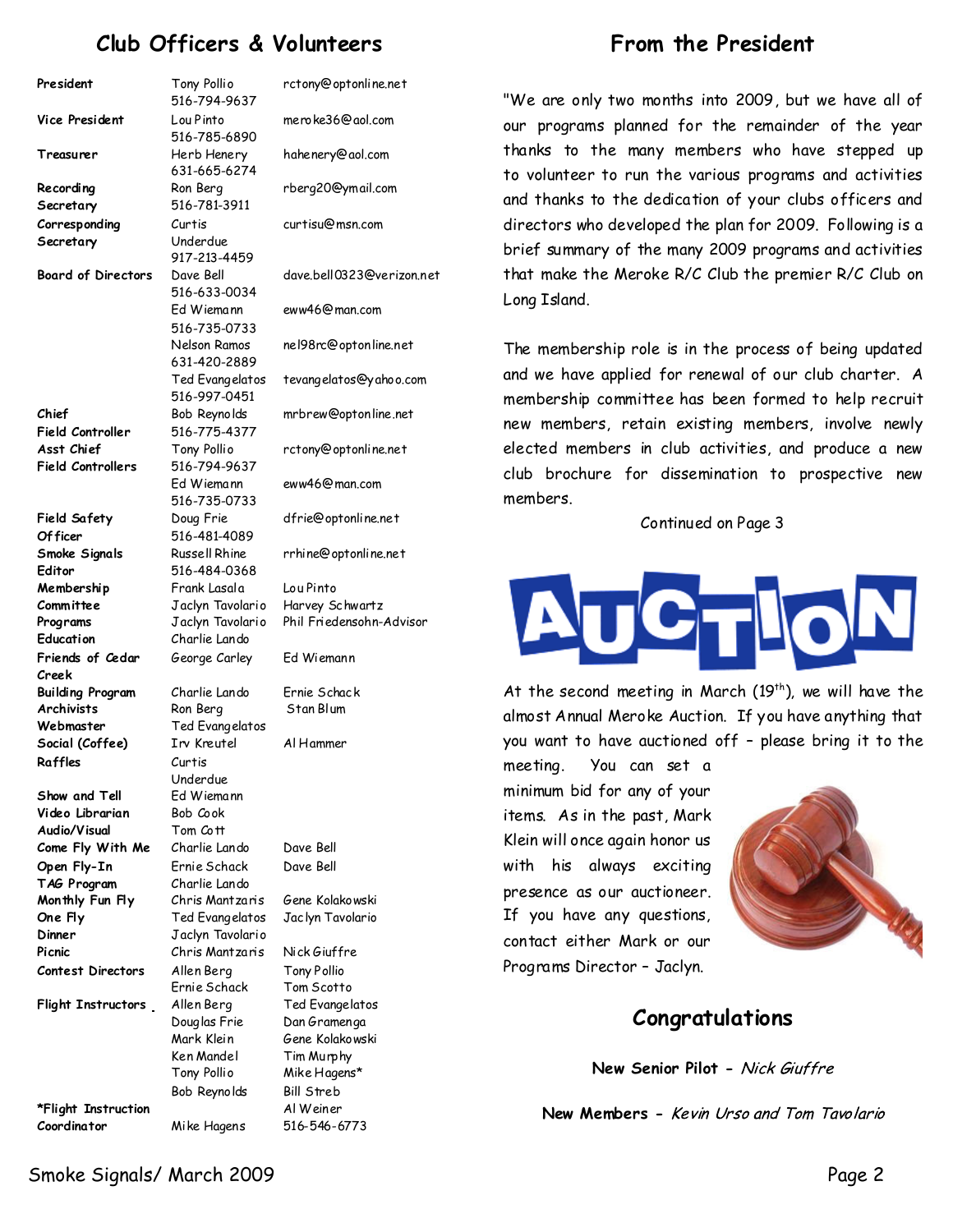#### Continued from Page 2

Our website has been updated and we continue to produce an outstanding Smoke Signals newsletter.

In January, we participated at the Levittown Hall Flea Market sponsored by the Nassau Flyers. We have a committee to coordinate our participation at the Cradle of Aviation on March 28th and 29th. A Pattern Flying Primer is being coordinated and scheduled for May. The date for our Open Fun Fly(Fly-In) has been set for June 7th, the field has been reserved, and we have received our AMA sanction for this event. We have submitted our application to the AMA for another TAG Program Grant and are scheduling Tag/Come Fly With Us activities for July and August. A club picnic is planned to be held at the Aerodrome sometime in September. At the request of our members, an Awards/Dinner for members only is being scheduled and planned for December.

Shortly, our monthly Fun Fly and One Fly activities will begin. Club meeting programs are being developed and last month we held a virtual fun fly that was very successful, to be followed next month by a club auction. Our Instructor and Intro Pilot program is being updated and should be in place shortly to support our flying activities and programs. Our Social(Coffee and Cake) Committee continues to seamlessly provide refreshments at all of our meetings. Our Field Safety Officer, Education Committee, Friendsof Cedar Creek Committee, Raffles Committee, Show and Tell Committee, Video Library Committee, Audio/Visual Committee, Contest Directors, Intro Pilots, and Flight Instructors all continue to support our club's meetings, activities, and programs.

The building program continues with the group meeting on Saturday mornings and with the inclusion of lessons regarding how to assemble and how to repair ARF's. We have begun allowing the flying of small electric helicopters or planes in our meeting room from 7 p.m. to 8 p.m. before our meetings begin and last month there were at least six participants. Also, from 7 p.m. to 8 p.m., and at the coffee break, the club computer is available to read the Smoke Signals newsletter or to use the radio control simulator. The boy scouts project to construct additional safety benches and place wheels on existing safety benches continues to move forward.

Guidelines are to be established for selection of a Mr./Ms. Meroke and the selection committee has been directed to hold several meetings during the year, instead of only one meeting at the end of the year, before making aselection.This year we will upgrade our election process by starting in September and continuing through November with the acceptance of nominations from the floor and by allowing those nominated to speak about their qualifications and plans for improving the club.

None of the above activities and programs would be possible without the cooperation and dedication of our club members.

Thank you one and all."

# **Virtual Fun Fly**

At the last meeting in February, Jaclyn with the assistance of Dr Phil ran the first virtual fun fly of the year. The 13 pilots were broken up into 3 teams. Team 1 consisted of Chris Mantzaris, Patrick Boll, Bill Streb and Nelson Ramos. Team 2's members were Richard Boll, Kevin Urso, Ron Berg and Curtis Underdue. Team 3 consisted of Doug Frie, Tony Pollio, Bob Henken, Ed Wiemann and Mark Klein.

The 3 events were - 4 loops, loop - 2 rolls - loop and 2 figure 8s. The event was timed and scored by Russ Rhine and the scores were prorated due to team 5 having an additional member. Team 1 took first in all 3 events and won the virtual fun fly with a total score of 4 min 29 sec. Team 3 came in second at 5 min 42 sec and Team 2 finished last with a time of 6 min 49 sec. During the course of the event, Teams 2 and 3 each had a 40 second penalty.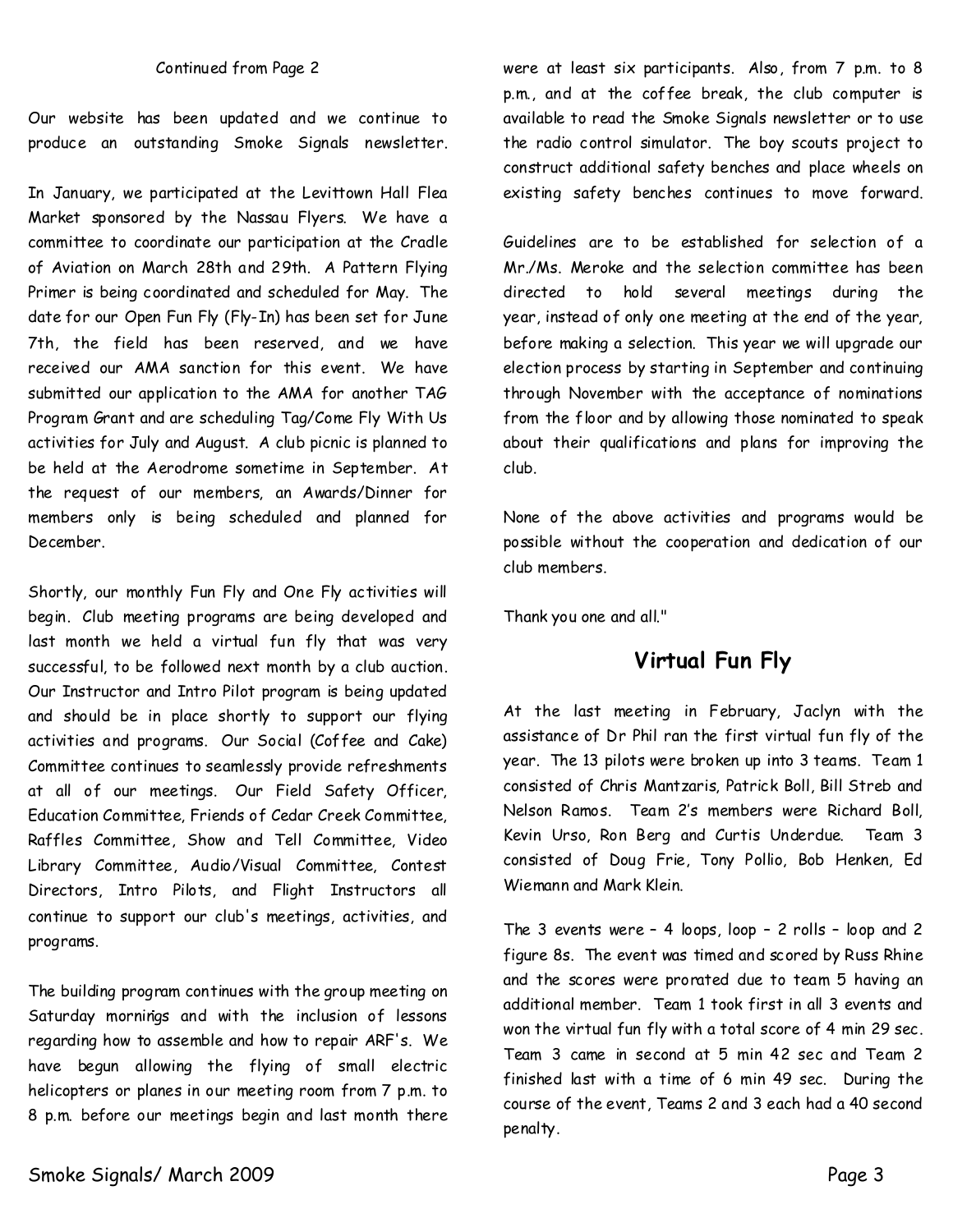# **A Whole Bunch of Useful Hints**

#### **Sticky Fingers**

Have you ever had a problem trying to thread a nut onto a bolt while working in a tight place? Try this next time: take a small piece of double-

sided carpet tape, wrap it around your finger, and then stick the nut to it. Now you just might be able to reach that tight location and thread on the nut.



#### **Wing Painting Made Easy**

When you paint a wing, you usually have to lay it down on the table and paint one side at a time. But if you make these simple wing frames, you'll be able to paint both sides at one time and will also be able to spray the wing

outside and then take it inside to dry. Cut the frames out of 3/ 4-inch-thick, 1-foot-square pieces of plywood. The 18 inch-long threaded rods in the corners



are 1/ 2 inch in diameter and allow the frames to be adjusted to accommodate wings of differing sizes. The screws that hold the wing are 3-inch-long drywall screws that are screwed through the frame arms halfway up. The screw points go about 1/ 8 inch into the wing's leading and trailing edges, and the holes are easy to fill when the wing has been removed from the fixture.

#### **Stuck on You**

Adhesive Velcro tape is often used to hold the battery in place on foam airplanes, but constantly pulling on it to remove and install the battery can



weaken the foam. To remove the battery without

damaging the foam, put a spot of silicone sealant on each of the four corners of the flat side of the battery. Place the battery flat-side down on a piece of wax paper, and cover it with a board and some weight. This flattens the spots to provide flat, foam-grabbing rubbery contacts at the corners of the battery. A Velcro strap is all you need to keep the battery firmly locked into place on the foam airplane.

#### **Don't Touch Your Ribs**

When it comes time to sand the leading edge or trailing

edge of your wing, ribs are very vulnerable when using a sanding block or sanding T. All it takes is one stroke from the block and your ribs could



break or get sanded down by accident causing a flat spot to appear. We all know that is not good. To help prevent this, use a strip of masking tape and attach it to the ribs along the full length of the wing just behind the leading edge material to be sanded. You will still need to be carful sanding but it will help as a guide from over sanding.

#### **When Size Matters**

Ever wonder if a particular battery you're thinking about

ordering will fit in your airplane? My solution is to first find the dimensions of the battery and cut an exact size from a piece of



Styrofoam to make a mock-up of the battery. With this mock-up battery in hand, you can trial-fit it in place to make sure it will fit before you order.

Smoke Signals/ March 2009 Page 4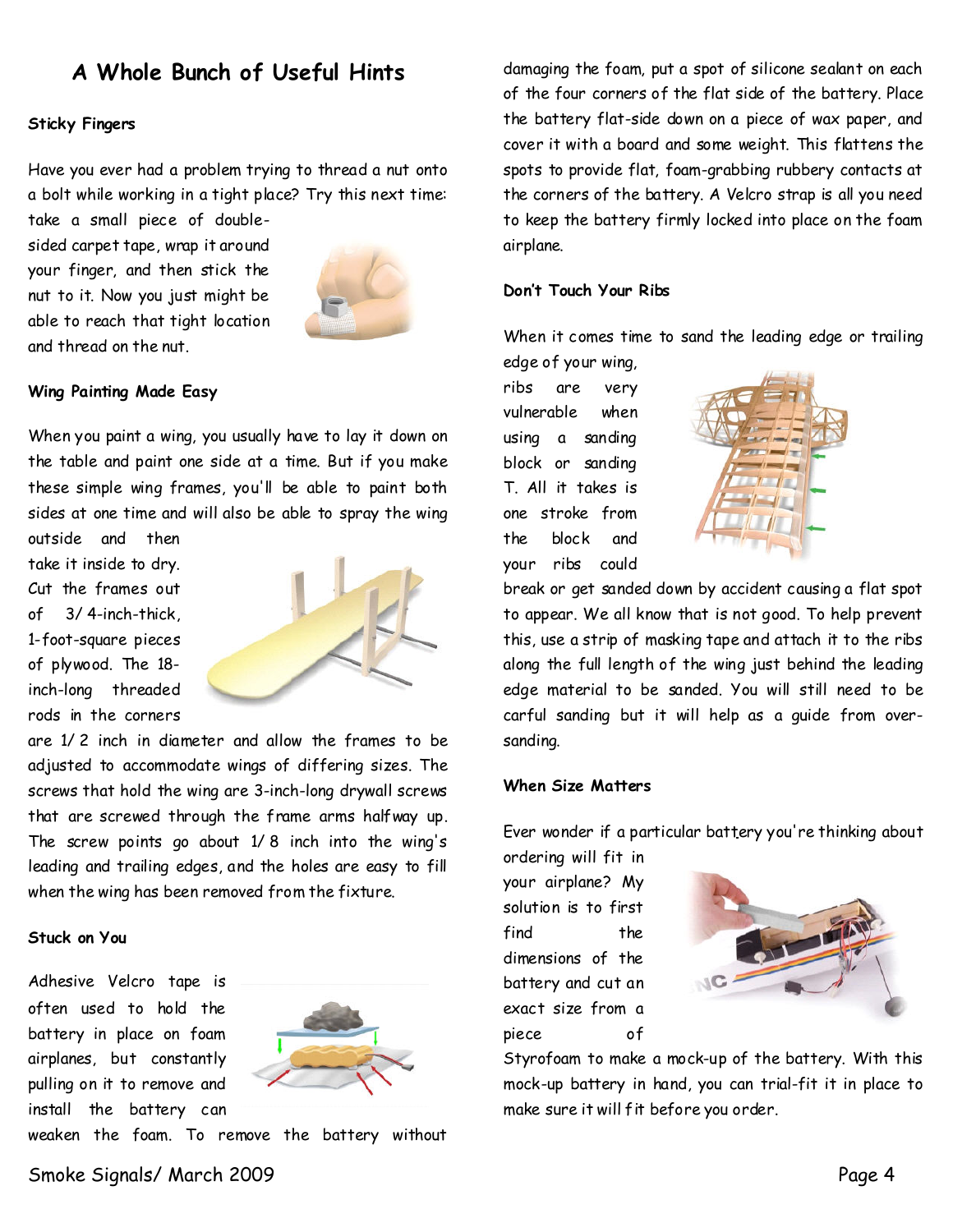### LADO Retracts

### **A Quick and Easy Solution**

If you have ever struggled installing mechanical retracts, your no-nonsense solution is here: electric retracts. If you have had a hard time getting your mechanical retracts to lock up or down, LADO has the answer. If you've ever had a gear failure or watched your warbird swaying back and forth while just setting on the runway the all aircraft 6061 aluminum CNC 180-degree retracts for your .40-.60 retracts are here.

This gear was specifically designed to replace the retracts in the Hangar 9 P-40, Corsair or Hellcat. The holes in this electric gear match the mounting holes in all three planes.

#### **Installation**

If you cut out one piece of plywood with a Zona saw and fiber cutting wheel with a Dremel tool, you to can install this .40 size electric 180-degree turning gear. Looking at the photos, it is easy to see how really simple the installation turns out to be. After removing some balsa from the factory leg clearance slot, place the retracts on the flat plywood retract mount and used  $4-4x\frac{1}{2}$ " socket head metal screws after drilling the pilot holes and running some thin CA in the holes.

Once you have the gear in place, drop the wheel that came with the kit into the dead center of the hole and then measure from the top of the gear collar to the hold in the wheel and then add 7/8" to that measurement. It you have some 5/32" wire laying around, you can bend a 90 degree angle on the gear with axle long enough to allow 2 5/32 wheel collars on either side of the wheel. Make sure to file a flat on the wire for the Allen screws to set on the wheel collars and make use blue lock tight again.

Now cycle your gear into the hole in the wing and check the clearances.Don't install the gear too close with those tolerances here; it can cause you heartache if you happen to make a hard landing and bend the gear leg.You canuse either a straight gear leg or one with a shock-absorbing loop in it.

Plug 'em in. That's it, the retracts are in. The servo connector comes out of the back of the unit and simply plugs into a Y-harness that then plugs into your retract channel on your receiver. You can use a servo driver/tester from Vexa to run the gear up and down. You could however, hook it up to your receiver and cycle it that way too. Make sure that your servo travel limit is set at 100% to activate the gear.

### Scale like speed

Retract speed is 9 seconds on 4.8 and 7 seconds on 6 volts Yes the gear runs off the 4.8 (0.05) or 6 volt (0.8) receiver battery just like any other servo. After all, it is just a servo-motor running a jackscrew to bring the gear up and down. This makes for a positive lock up and down.

Don't worry, it won't run your battery down and make your crash. It pulls no more amps than any



other servo. However, there is a fully stalled motor detection circuit that turns of the gear if it gets hung up so it will not burn up the drive motor or drain your battery. It is recommended that you use 6 volts and a Ni-M battery pack of 1600mAh or better.

### Gear Legs

Once it is in the down position, you can use the 5/32" wire gear that comes in the kit as the landing legs. The wire gear goes about 7/8" into the gear unit and is held in place by two Allen screws. It is important that once you get the gear lined up with wing that you file a flat on the wire for both Allen screws and use blue Loctite on the threads. Make sure there is a little toe in on the wheels by standing directly over the wheel and lining then about 1 degree in. This will make your warbird tract true and help slow it down on touch down.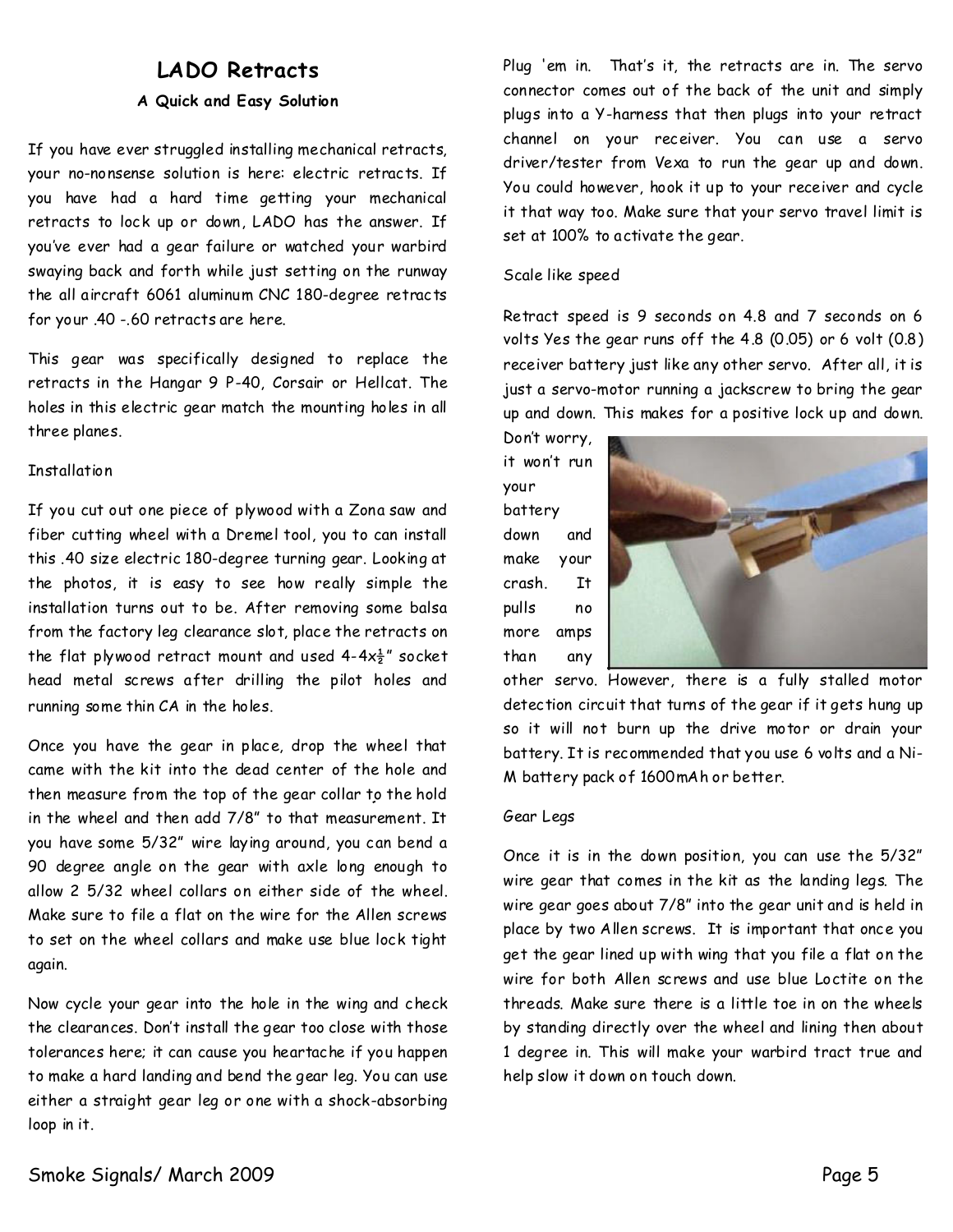How it works-The gear is rotated 180 deg by a clever bevel gear that follow a gear pattern CNC machined into

the 6061 aluminum gear frame and since it is an all metal gear box. This provides a very simple, clean and reliable



system. A servo motor drives the jack screw for power.

In this example, the author used the electric retract

conversion of a set Robart retracts from LADO for a Cox T-28 and they have performed flawlessly. The new retracts



sell for \$189.99 on the web site www.lado-tech.com or call and order them at (530) 553-4444.

Installation starts by taking out the cross brace with a Zona saw to clear the motor end of the LADO retract unit.

A fiber cutting disk on a dremel tool cable is used to

remove the cross brace level with the retract mounting plate. Install the retracts by using the gear leg and wheel in place to



ensure a proper amount of clearance.

Drill 4 pilot holes and install using  $4 -4 \times 1/2$ " sockethead metal screws. Holes are the same in all Hangar 9 models.

This mighty little compact electric landing gear will solve all of your mechanical retract problems by just dropping into place. Install 4 screws and just



plug it into a Y-harness like a servo. Use the fixed 5/32" wire gear that comes in the kit or bend your own!

There is a lot of clearance for the gear leg. Plastic leg covers from Robart would give it a more scale look with no added weight.Be sure to file flats on the 5/32" gear leg and use blue Loctite on the Allen screws that hold the gear leg in place.

#### Show and Tell

At the February  $5^{th}$  meeting we had 4 members participate in the Show and Tell.

- Mark Klein spoke about his Fokker D7 built from a kit, but so greatly modified that most of the kit is still in the box.
- Charlie Meyer showed his Mini Capricorn, built from his favorite EPP foam.
- Tim Murphy showed yet another of his foamie and he won the \$10 prize.
- Joe MacDougall showed the mini welding system that he bought at Home Depot for  $$49$  - great for use in fabricating parts for scale aircraft.

### **Product Recall–DX6i Transmitters**

On January 30, 2009, Horizon Hobby, Inc. issued a Service Bulletin for Spektrum DX6i transmitters due to a concern of potential issues with stick potentiometers.You may find the Service Bulletin at the following website http://www.horizonhobby.com/Articles/Article.aspx?ArticleI D=1885. After closely monitoring the situation, Horizon has also determined that we need to physically inspect all DX6i transmitters with date codes containing 807E, 808E, 809E, 810E, 811E, 812E, and 901E, including those ending in "US", "UK", or "DE". The date code will be found inside the battery compartment. If your transmitter has one of those dates, email them at productsupport@horizonhobby.com or call 877-504-0233 for a free shipping label and more information. Do not use the transmitter if you identify one of these date codes.